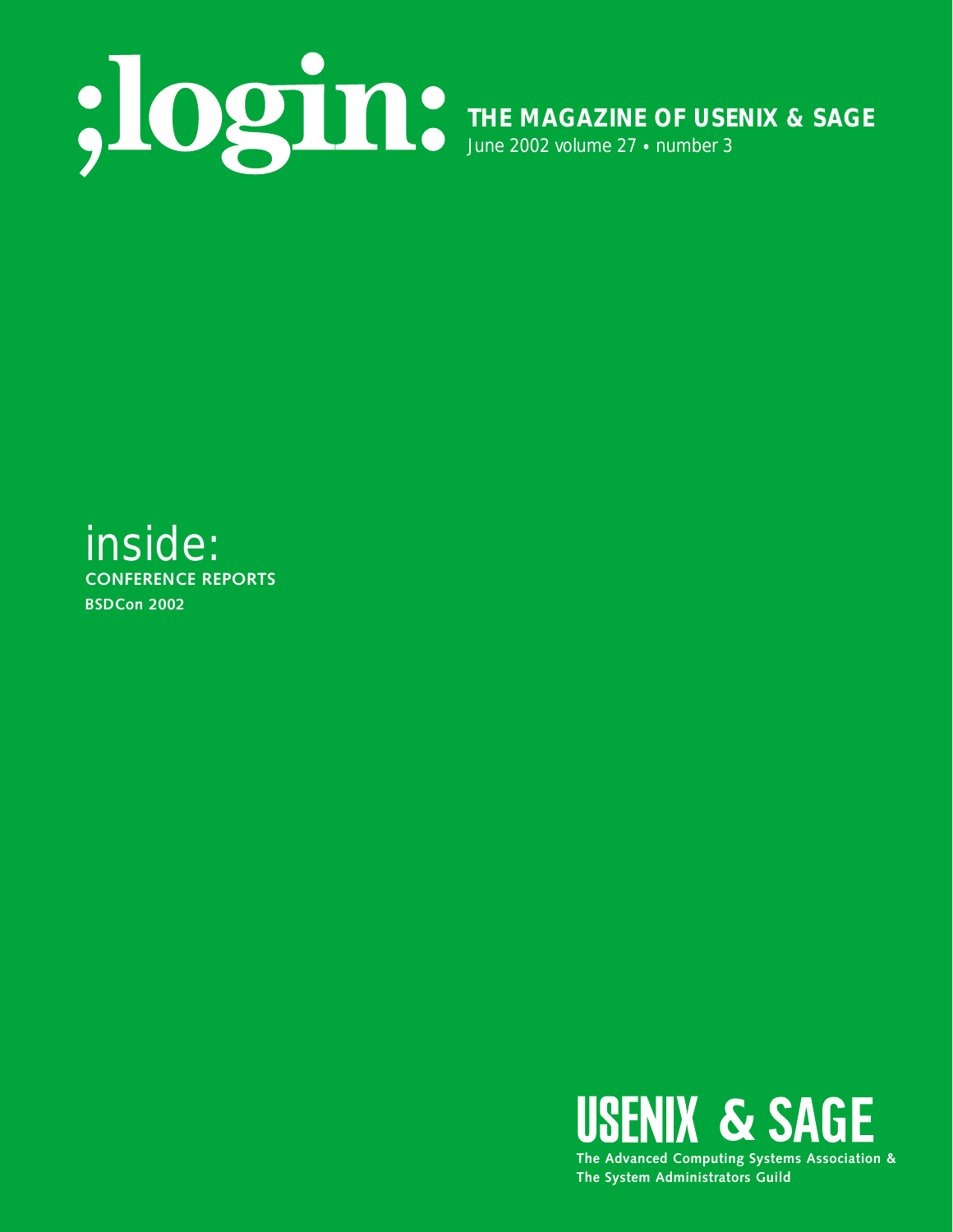# conference reports

## **BSDCon 2002**

**SAN FRANCISCO, CALIFORNIA**

**FEBRUARY 11–14, 2002** *Summarized by George V. Neville-Neil*

#### **KEYNOTE ADDRESS**

**SOFTWARE STRATEGY FROM THE 1980 TIME CAPSULE**

John R. Mashey, Sensei Partners

The opening keynote talk by John Mashey treated us to a time capsule with slides used in the original talks from 20 and 25 years ago.

John's first talk, originally titled "Small Is Beautiful and Other Thoughts on Programming Strategies" was a proposal from 1977 to put a UNIX machine on everyone's desk. The argument for this at the time was that terminal room space was expensive, and that smaller projects, done by teams in their offices, would be more effective.

The talk was really about projects and how they get executed. His basic thesis was that there are three ways of doing projects:

- 1) complete planning (do it right);
- 2) pessimism (plan to do it over);
- 3) build small and quick (the UNIX philosophy).

Some of the more interesting facts he presented were that a survey of projects in 1971 showed that out of 18 total, five were infeasible, five were feasible, but could not gain acceptance, two projects had good fall-outs but no real monetary return, three were partial successes, and three were actual successes. Success is very rare.

He then presented a list of how software goes wrong (which, hopefully, didn't surprise anyone in the audience):

1) too many features (creeping featurism); 2) upwards compatibility; 3) intuition about what's important is usually wrong.

What made this interesting is how little things have changed in 30 years.

The "build it quick" philosophy, which he still holds to, says that you need to be ready to throw a project away and that the purpose of each piece you build is insight into the problem space. Another radical idea in 1977 was to use existing tools.

One suggested practice to keep a project small he termed the "Lifeboat Theory," which says that you need to get rid of a feature to add a new one.

His conclusions were again not surprising: 1) failure is the norm; 2) build fast; 3) keep it small; 4) build it to be changed.

His next talk, from 20 years ago, was called "Software Army on the March," a discussion of project organization for projects of about 200 people. The concept is that there are different types of contributors to a project and they can be organized as an army.

There are scouts on motorcycles who are far ahead of the army. They can fail and are expendable. Instead of building the final product, the scouts should learn how to solve the hard problems and find the problems that the rest of the army isn't even seeing as it moves forward more methodically.

Then there are engineers with bulldozers and cranes who build the actual thing you want to ship (the road, bridge, etc.).

Due to the nature of the audience most of the talk focused on the scouts and on decision making. Decision order (what gets done when) was what he felt was most important.

#### **QUESTIONS:**

1) What do you see as our failures and successes in software? UNIX is a success even though Microsoft makes more money. But big coalitions have not been a success. There This issue's reports focus on BSDCon, held in San Francisco, California, February 11-14, 2002,

OUR THANKS TO THE SUMMARIZER:

George V. Neville-Neil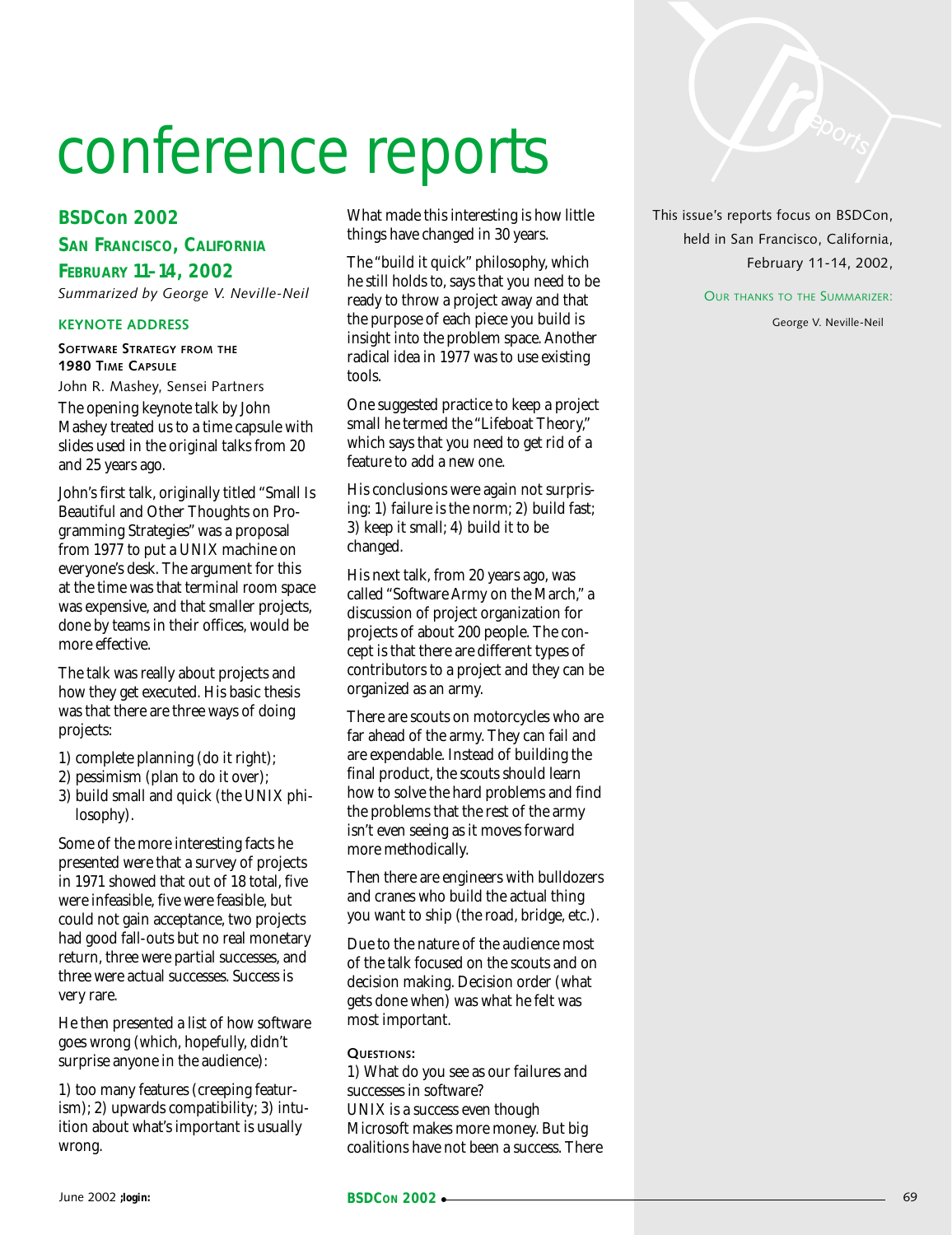was a 1967–77 project to automate Bell Telephone. It cost over \$1 billion, and people cheered when it died. It was replaced by a small project run by two managers.

2) Why have we learned so little in 20 years?

There are a couple of answers. One of the biggest is that people are not encouraged to talk about failure. We have a poor institutional memory.

There is a certain amount of pessimism in the philosophy, and that goes against the grain.

3) The talks speak to the human condition. The primary problem is that humans are doing this. Most project management is a way of smoothing over or making them work together better. Our ability to understand things does not keep up with Moore's law.

That's actually another talk that I do, "Hardware, Software, Wetware."

# **REFEREED PAPERS**

#### **SESSION: HARDWARE AND DOCUMENTATION**

#### **PORTING NETBSD TO THE AMD X86-641: A CASE STUDY IN OS PORTABILITY**

Frank van der Linden, Wasabi Systems, Inc.

The first technical talk covered a port of NetBSD. The biggest general point was that when programming we should never make assumptions about the sizes of types. The assumption that an integer is 32 bits, which was correct for more than a decade, breaks software on 64-bit architectures. This led to the second general point: a programmer should always expect someone else to use their code on a different platform.

One simple recommendation for building more easily ported code was never to use "#ifdef <arch>". The comment was that "if you use this, there is something wrong with you or the code," and you should go back and check your work.

#### **Questions:**

1) How is the optimized syscall different from the normal one?

A bunch of unnecessary checks were removed.

2) Is the way that you do the compilations really separate from the host environment?

In NetBSD we are moving toward a different build system which says that "if you have an ANSI compiler you can build our system." This can now be done, which means we support full cross-builds.

#### **PROBLEMS UPDATING FREEBSD'S PCCARD SYSTEM FROM ISA TO PCI**

M. Warner Losh, Timing Solutions, Inc. The old method of updating PCCard support in FreeBSD was to have an adapter that made PCI look like ISA, which allowed the old ISA code to work. But this caused two major problems: there was no IRQ sharing, so the system consumed many IRQs, and it was hard to configure.

# **EXPERIENCES ON AN OPEN SOURCE TRANSLATION EFFORT IN JAPAN**

Hiroki Sato and Keitaro Sekine, Tokyo University of Science

Hiroki Sato presented work done in Japan to keep up with the mainly English source of documentation in the FreeBSD project. The FreeBSD Japanese Documentation Project (doc-jp) was started in 1996 by FreeBSD developers. Its main goal was translation of FreeBSD documents to Japanese. There are two ongoing efforts: the Japanese Manual Project and doc-jp. Currently, 70% of the documents in the source tree are available in Japanese.

One of the major problems the project has to face is that evaluation of translated documents is harder than evaluating code because you can't run the documents. There isn't a good parser for the output of the translation.

Another issue is release engineering because of the lag time between software/doc release and translation. The team is playing a constant game of catch up.

To help alleviate these problems they have developed a toolchain to process the documents. Unfortunately, the Jade-TeX system cannot handle Japanese characters at the moment, so there are no PDF or PostScript versions of the documents available.

There were no questions for this speaker.

#### **SESSION: KERNEL STUFF**

#### **LOCKING IN THE MULTI-THREADED FREEBSD KERNEL**

John H. Baldwin, The Weather Channel This talk was intended to show kernel programmers how to use the new locking system and tools. The major tool that the FreeBSD team is using is called Witness and was contributed to the project by the BSD/OS team.

Witness is really a set of macros for locking the store state to ensure that locks are always taken in the same order. An out-of-order set of locks can lead to a deadlock situation, which would be a major failure for the kernel.

One of the beauties of Witness is that it learns on the fly what locking order the software is using. Other systems for detecting deadlocks depend on the programmer to declare the locking order for the whole system.

#### **Questions:**

1) Is the granularity of locking on entire processes or are there locks on structures?

This was an example of locking for processes but other locks are possible. 2) Do you have any results on how much time you're spending in the locking code?

Not as yet because the Witness system is very CPU intensive.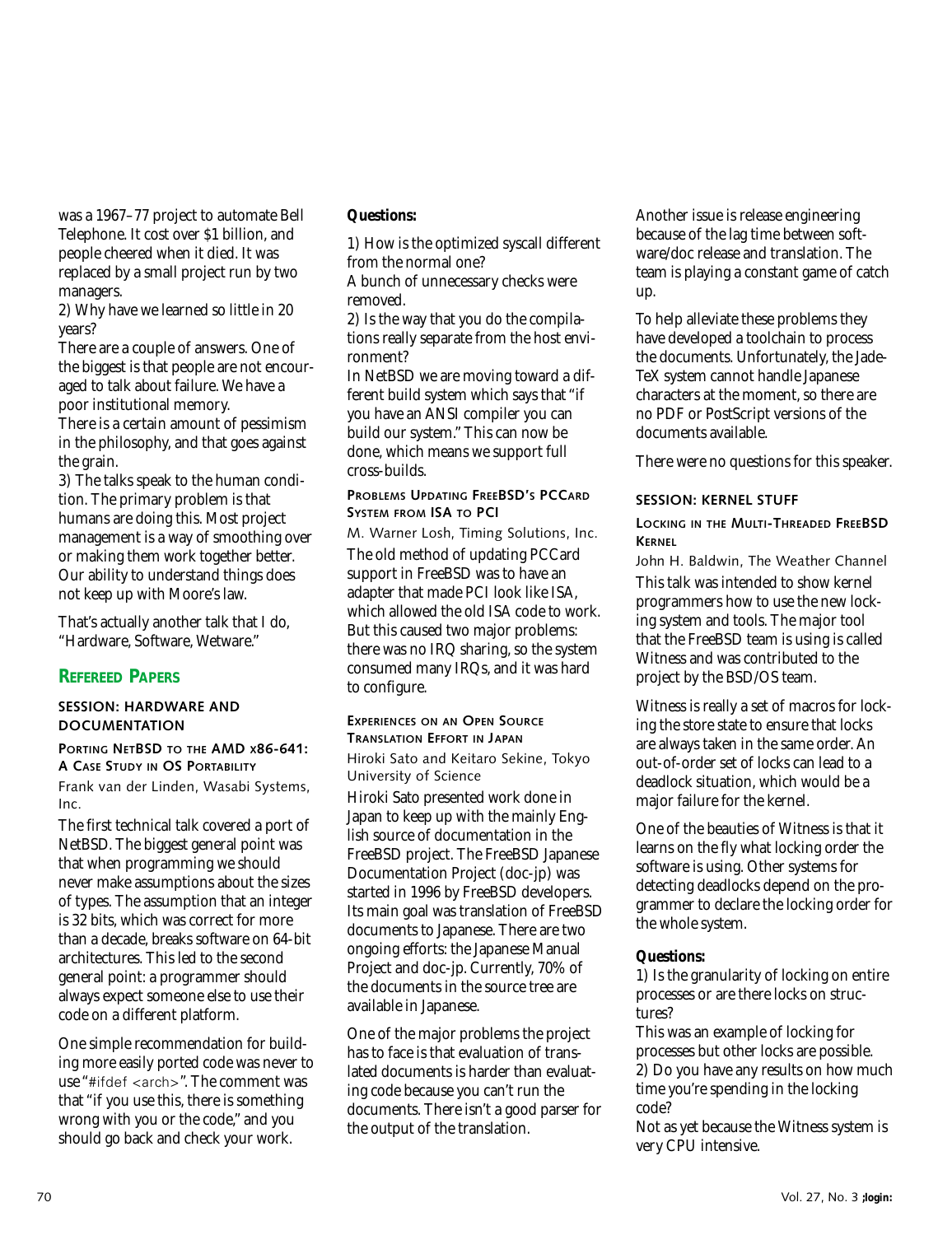3) You mentioned that you were going to go through one of the tools. Can you mention others?

One tool is to use assertions. Another tool on the horizon is a lock profiler to tell us which locks we depend on heavily and where we depend on those locks in the code.

4) What sort of lock push-out has occurred? Are there any subsystems depending on fine-grained locks? Ninety-five percent of the kernel is still under the giant lock although there has been some work on locking file descriptors.

5) What advice do you have for people maintaining device drivers with regard to pushing locks into the drivers? Are there any recommendations on what to do about spl()?

Leave spl() in there for now. Device drivers are the last thing you want to lock. Subsystems should be locked first. 6) What is the difference between the

SMP efforts in NetBSD and FreeBSD? I'm not completely familiar with NetBSD but from what code I have seen they're using different APIs.

7) You were saying that VM had already been converted.

The only thing that has been done is the file descriptors. We have no performance numbers now.

8) What are you doing about priority inversion?

The mutex code from BSD/OS does include some code to protect against priority inversion.

#### **ADVANCED SYNCHRONIZATION IN MACOS X: EXTENDING UNIX TO SMP AND REAL-TIME**

Louis G. Gerbarg, Apple Computer, Inc.

This talk discussed Xnu, which is Darwin's kernel and is based on Mach 3.0 and 4.4BSD-Lite2.

The system provides a novel synchronization primitive called Funnels, which are like mutexes but they allow nonreentrant code to run safely. It is not a

locking construct. At the present time there are two funnels, one for the network and one for everything else.

Another difference in working with Xnu/Darwin is that it depends on a completely different driver model called IOKit. IOKit abstracts the drivers from the rest of the kernel and provides a stable interface.

Drivers handle multi-threading by using IOWorkLoops. They are used to serialize event sources such as timers and interrupts.

IOKit can also filter interrupt events. This makes it easier to handle a large number of interrupts because they appear to the system as a single event.

#### **Questions:**

1) You said that you have a network funnel and a kernel funnel when you read from a socket. Which do you get? The system calls have flags saying which funnel to get.

2) Do you intend to adopt a particular locking strategy from a particular kernel?

I do not handle policy. The answer is that it's very difficult.

3) It seems to me that the IOWorkLoop that you mentioned is similar in concept to the networking ISR code on \*BSD. Is that the same concept?

Yes, they are similar, but the implementation details are different. IOKit is more generic.

4) As more and more devices get attached via USB, does that change your viewpoint on how device drivers should be written?

The USB stack does, in fact, hook up functions to handle asynchronous events instead of depending on interrupts. There is only one IOWorkLoop for all of USB.

5) Have you analyzed the performance of this implementation? What are the interesting effects of the model? People have done extensive measurements. Just how fast, I cannot say.

6) How many context switches are involved from a NIC card to user space? I couldn't tell you. Could be less than five, but it is definitely not less than three.

7) Have you benchmarked performance with Darwin vs. something else on the same hardware?

There are answers on the Net. It is not better or worse in totality than anything else.

8) What does the CPU context switch cost?

I don't know.

**AN IMPLEMENTATION OF THE YARROW PRNG ON FREEBSD**

Mark R.V. Murray, FreeBSD Services, Ltd.

Mark's talk discussed the problem that random numbers aren't random enough.

The complete the specific of the interfect divisor delivery from a month and provide a single term of the New York 1002 and the main and the specific of the specific of the specific of the specific of the specific of the One of the claimed advantages of this system is that it is number-theoretically correct. The software that was implemented does not block when giving out a random number so it is vulnerable to DoS attacks. Asking for a lot of random numbers does not slow the system down.

Other advantages are that it's resistant to entropy starvation, prediction attacks, as well as being fast and simple to augment.

The target market for this work is the kernel (process IDs, TCP serial numbers) and user-land (SSL/SSH, Kerberos, simulation).

The non-target market is "real" entropy users for things like one-time pads.

The system was designed in an open way from theory to practice.

#### **Questions:**

1) Has this been merged from FreeBSD's -CURRENT branch to -STABLE? No.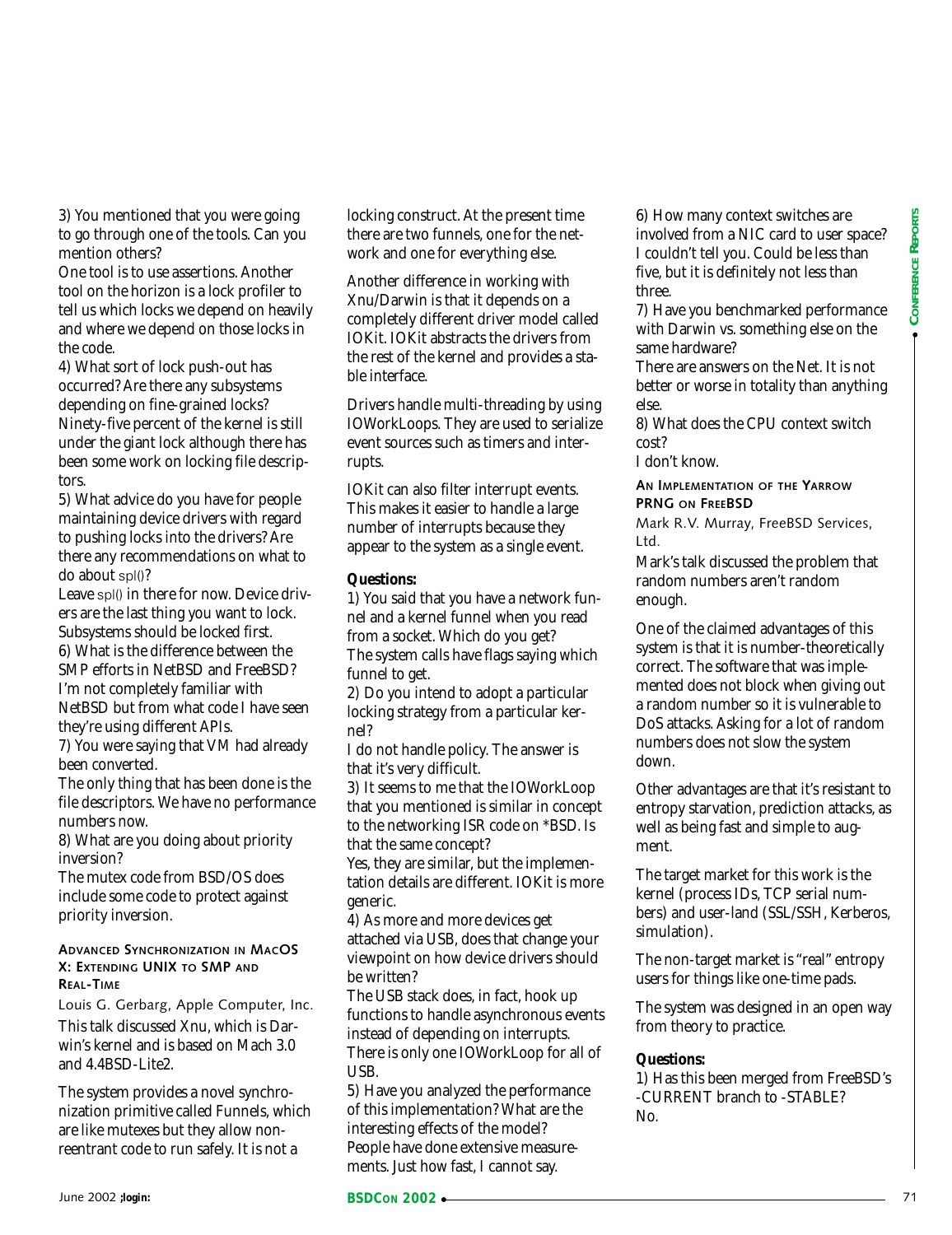2) What is the source of the word "yarrow"?

On *<http://www.counterpane.com>* take the labs link. A plant with a straw like stalk that is used in China to tell fortunes.

#### **BSD STATUS REPORTS**

This session consisted of status reports from representatives of each BSD project. Each section lists the name of the project (OpenBSD, NetBSD, FreeBSD, etc.) the person who spoke, and a laundry list of their latest achievements.

#### **OPENBSD**

Todd Miller

- Version 3.0 released in December of 2001 is the 11th release.
- Concentration is on security. Robust code equals safe code. This means using the safe variants of the libc code.
- Integrated cryptography, IPSec, OpenSSH support for hardware crypto
- Much improved UltraSPARC with support
- Alpha resurrection
- Better support for crypto boards Hifn 7951 Broadcom 5820
- Improved 802.11 support
- Support for I2O adapters
- Gigabit Ethernet
- New "pf" packet filter has IPv6 support – easy conversion of IPF-based filters; packet normalization.
- BSD authentication from BSD/OS used throughout the system, including OpenSSH.
- Integrated ALTQ
- Heimdal (Kerberos V)
- Better behavior in low kmem situations
- Updated RAIDframe
- Updated Adaptec AIC7XXX driver
- Better sizing of kernel buffers

#### Long-term plans:

■ IPSec-aware TCP hardware crypto in OpenSSL rate limiting within

crypto framework striping network interface

### **NETBSD**

#### Jason Thorpe

- New toolchain and build framework for fast cross-building
- Highly optimized buffer cache and NFS implementation
- Vastly improved paging behavior
- Performance enhancements for FFS
- Ports to many new platforms (PlayStation 2), including several systems on Chips
- Improved locale support
- Improved standards compliance
- Too many new drivers to count
- Getting ready to branch the 1.6 release

Waiting in the wings:

- devvp: deprecate dev\_t in favor of vnodes
- devfs: the end of dev\_t as we know it
- wedges: a new approach to disk partitioning
- Sun-style LWPs: finer-grained scheduling
- Scheduler activations: scalable kernel support for threads
- New pthreads library based on scheduler activations
- POSIX real-time extensions
- Support for MIPS64 and PA-RISC
- Performance improvement data structures and algorithms; data movement primitives; concurrency for multi-processors; page replacement algorithms
- Better quality control
- Automated regression testing
- Automated weekly snapshots
- Better bug tracking
- Instant releases
- Embedded
- No persistent storage
- Improved flash support
- Run-in-place support
- **FREEBSD**

Jordan Hubbard

- There are now almost 6500 ports.
- Biggest changes in the last year were social or structural. These included the purchase of Walnut Creek, which was then bought by Wind River and the later spin-off of the FreeBSD team from Wind River.
- The system is still used by lots of large customers (Hotmail, Yahoo, etc.).
- Still doing three releases per year
- More government funding (security)
- Project management is now more work because of the increased number of contributors.
- FreeBSD Foundation has gotten full version of Java for FreeBSD.
- Doc project is doing really well.
- SMP progress continues; a lot of work to be done there.
- KSE (thread scheduler) has reached a milestone.
- SPARC is multi-user but does not self-host yet.
- PowerPC is single user.
- CardBus and PCCard support has taken a leap forward.
- C99 and POSIX are moving forward.
- devfs are used by default.
- Polling network driver support is in -CURRENT and is backported to - STABLE.
- PAM has been cleaned up.
- POSIX ACL support was added to FS.
- Hardware drivers for NVIDIA and other 3D stuff
- Audio drivers improved
- Improved resilience to DoS attacks

#### **Future:**

- Wait for NetBSD to get bug tracking right and take it into FreeBSD
- Figure out hosting third-party projects (e.g., SourceForge)
- Continue to work on security infrastructure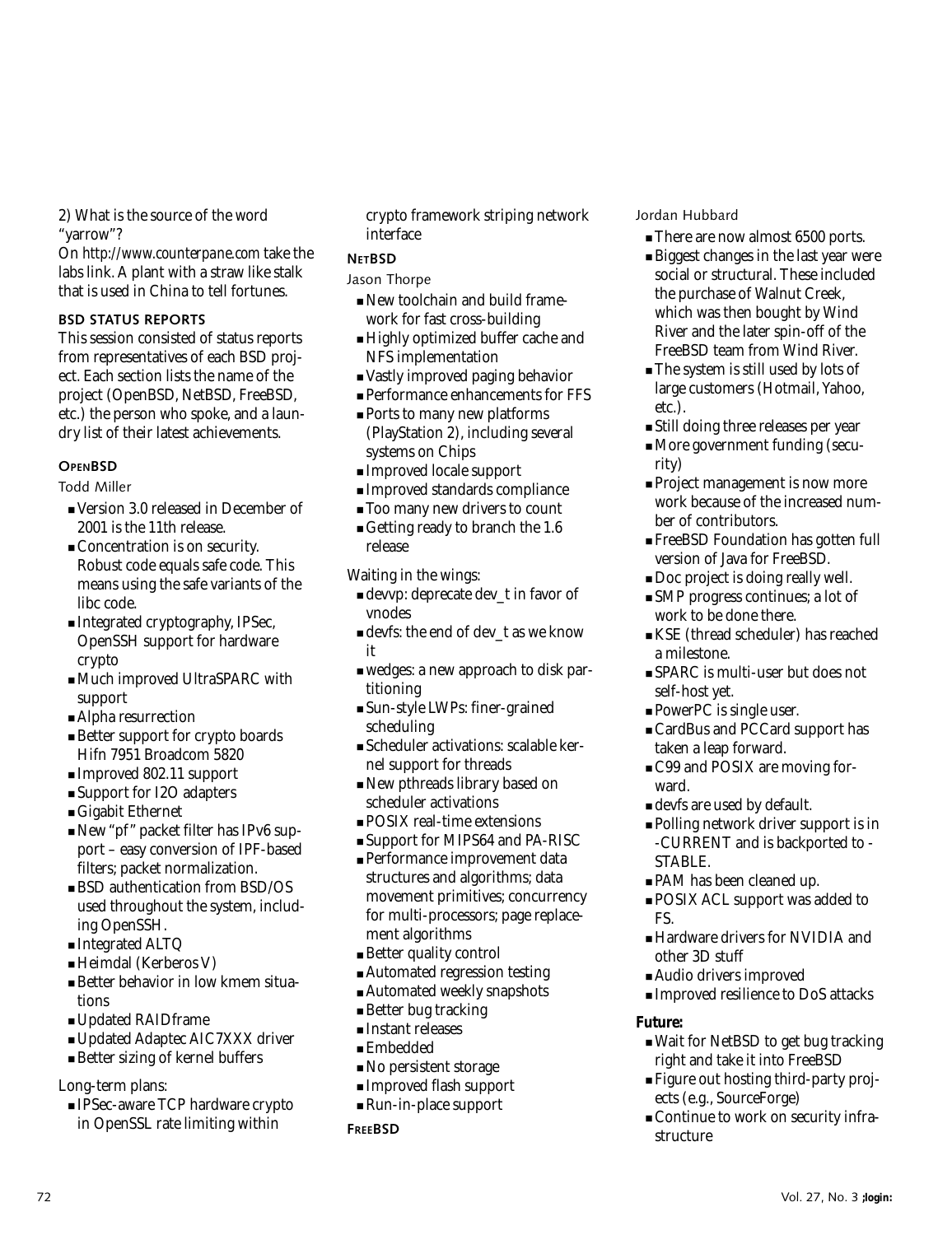#### **BSD/OS**

#### Don Seeley

- Focus on networking and storage
- Snags: tech shakeout, RIFs, FreeBSD debacle, licensing carryover, BSD/OS 4.3 delays
- Wind River is backing BSD in a big way.

#### **In the Pipeline:**

- Itasca Release
- Preemptive kernel with locking
- Real embedded release
- Native BSD tools with visionWARE
- Intel IA32, PowerPC targets
- Margaux release
- Tornado IDE
- Cross-development from a Windows host

#### **Future History:**

- Building alliances and partnerships
- Spreading BSD through the industry

**DARWIN**

- MacOS X released on March 24
- Targeted the consumer market
- Deployed in a hardened mode
- Released Darwin 1.3 in April
- MacOS 10.1 released in September – a lot of software updates.
- Darwin release with 10.1 was supposed to be 5.0.
- WebDAV is now open source.
- A lot of software is coming out.
- MacOS X will now be the default with every system Apple ships.
- BSD on the desktop now outnumbers Linux by 2:1.
- All hardware comes with developer tools.
- Next event is the World Wide Developer conference, which will be UNIX oriented.
- New release focuses on gcc3.0, FreeBSD synchronization, better pthreads, Kerberos, QuickTime 6, package management.

#### **Questions:**

The questions were put to all the speakers, whose answers are noted by project name.

1) I'd like to hear the plan that will stabilize the API for device driver authors. Darwin: Has its own and it's open source. No plans to change. BSD/OS: Is going toward the CardBusbased system. FreeBSD: Most problems are legal and

not technical.

NetBSD: Closest to BSD/OS.

2) (Comment) I created the API mailing list after a recent debacle. No one else seems to want to care. The lists are moderated. There is an announcement list and a discussion list:

*bsd-api-announce@wasabi-systems.com bsd-api-discuss@wasabi-systems.com*

3) Where lies the official support for Darwin Intel? Is there a plan to ship anything?

Apple will only ship a CD-ROM, no hardware.

4) What's up with the OpenPackages project?

Project on hold waiting for developer time but can be found at

*<http://www.openpackages.org>*. 5) Darwin/MacOS X plans for IPv6? No formal plans as there is no real

demand yet, but the code is in the repository.

6) Four different platforms are doing locks differently. Would it make sense to reduce the divergence?

BSD/OS is synced up with FreeBSD APIs.

Perhaps there should be a forum for SMP.

7) LFS is cool — why not use it? Although we've made the cleaner a little more robust it's still not ready for prime time.

8) What are the current plans for transferring the FreeBSD trademark to FreeBSD from Wind River? No comment.

9) Very little seems to happen with merging the user-land. Speaker proposes that we get someone to drive this. Most people are waiting for automated tools to help with this.

The core problem is a difference in goals.

Best off collaborating on APIs and not on implementations.

It's not always true that multiple implementations are bad.

10) (Comment) At the recent FAST conference there was a paper presented on the write buffering LFS that significantly improved the garbage collection. Overhead was very small.

#### **KEYNOTE ADDRESS**

**UNIX: NOT JUST FOR GEEKS ANYMORE** Brett R. Halle, Director, Core OS Engineering, Apple Computer, Inc.

The second-day keynote was presented by Brett R. Halle from Apple Computer. He made the usual assertion that UNIX has for decades been designed for engineers but is not usable by mere humans.

Most modern UNIX's primary customers remain servers, scientific users, colleges and universities, specialized workstations. These are fundamentally highly educated technical users in centrally managed environments.

What's missing?

General purpose desktop/mobile computing. This means that the current UI is un-acceptable and that applications are important.

He then presented a MacOS X architectural slide that shows how applications are supported independent of the kernel.

**• Valle Conseil and Source** Solid and Solid and Solid and Solid Collecteration in the **Figure Collection** in the **Collection** in the **Collection in the Collection in the Collection in the Collection in the Collection in** Apple found that UNIX on the desktop uncovered many challenges and presented some interesting opportunities. A central question is, "Who uses the desktop?" Apple found that desktop users include PC users (kids and parents), cre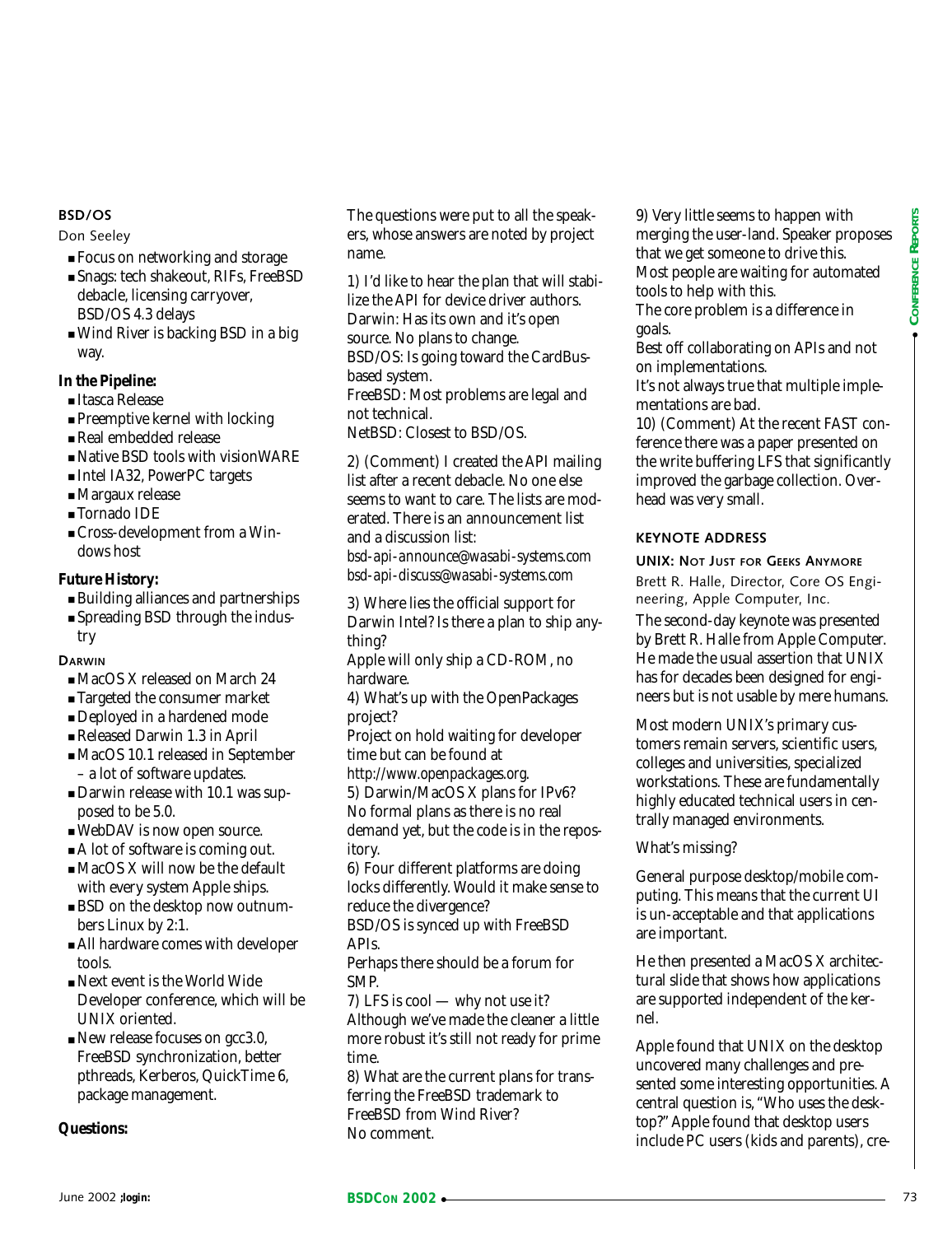ative professionals (in advertising, film etc.), and people working in higher education and scientific/technical fields.

In general desktop users have no access to central administration, aren't computer scientists, and want to use the computer as a tool. These users run every type of software imaginable and are in highly dynamic environments.

One of the major challenges to UNIX in this environment is the file system layout. Names like "/etc /usr /bin" do not mean anything to a typical desktop user. Files are often removed accidentally in some environments because it's common for users to clean their disks and remove things they don't think they're using. For this reason MacOS X provides a filtered view of the file system.

Metaphorically this is a "trees vs. forest" argument. The UNIX file system tree is an extremely powerful concept, but desktop users expect to see a forest and not the trees. Another important feature is that devices should be visible as objects in the system as should remote file systems.

Desktop users often identify files with a descriptive phrase used for identification, including spaces and punctuation. To most users case doesn't matter. Another complication is that paths can change because users reorganize their data frequently.

Another area that UNIX does not address on the desktop is security. On a personal computer, users are the administrators. Unfortunately, root is too granular and highly dangerous. In MacOS X, support for administrative roles is much more flexible, and roles may change during a session. All systems are shipped with root turned off.

What makes this all more difficult is that security issues scare most computer users. A personal computer should have most network services turned off by

default. Services should come online in the most secure manner. Updating software for security fixes is difficult and so support for this is built in.

File system permissions are another area of security that has to be dealt with. The UNIX permission model is too restrictive for desktop users, and it falls apart with removable media because of the problems with administrating UIDs and GIDs on someone else's desktop computer. File system permissions only work in a managed environment.

Next Brett turned to the role cron and other background services play in maintaining the system. These are typically used for housekeeping, but they don't work well for computer users with portables or energyStar support, which routinely put systems in sleep mode. These services can also have unpredictable side effects.

The software development cycle is also different for desktops. Commands and libraries are part of the public API, not just what's inside libc. Commercial applications depend on these and do not update on the same schedule as OS releases. Unlike open source projects, source compatibility isn't good enough. Customers cannot be expected to update third-party applications for each OS release.

UNIX could improve by avoiding fixed length data such as usernames, passwords, etc. Brett challenged the audience by asking, "What if the API you were working on had to survive 10–20 years? In a binary compatible way?"

He also pointed out that people make products that extend the kernel to such as file systems, VPN, and device drivers. We've got a lot of work to do here!!!

Apple has put a lot of work into user interface issues. A command is not a good interface for a desktop user and neither is X Windows. Consistency is a very important goal for the UI. There are also accessibility requirements for all users.

Interoperability between applications – data interchange, cut/paste, drag and drop – also has to be addressed.

One of the major goals for OS X was to be able to have multiple localizations from a single binary. This has now been achieved.

Other challenges to UNIX on the desktop are:

- Power management
- Systems can be expected to change speeds
- Subsystems will power down disks, displays
- Systems will sleep when idle
- Mobility
- Wireless networking
- Moving from managed to unmanaged networks

In summary Apple believes we in the UNIX community still have a long way to go but that we can surmount these challenges, in part because we now know what some of them are.

#### **Questions:**

1) (Comment) There was one thing I think you might not have gotten right. The problem of backwards compatibility has been solved. You can run old NetBSD or Sys V.3 on NetBSD. I think we've been concerned about that as naïve users. All the old syscalls are still there.

I accept that there are areas where this is true, but I'd like to propose a stronger challenge including evolving kernel plug-ins. We still have the commandline problem as it is an API. 2) I do object very strenuously to the Apple thread of bashing UNIX by referring to us as geeks.

I'm sorry you interpreted it that way.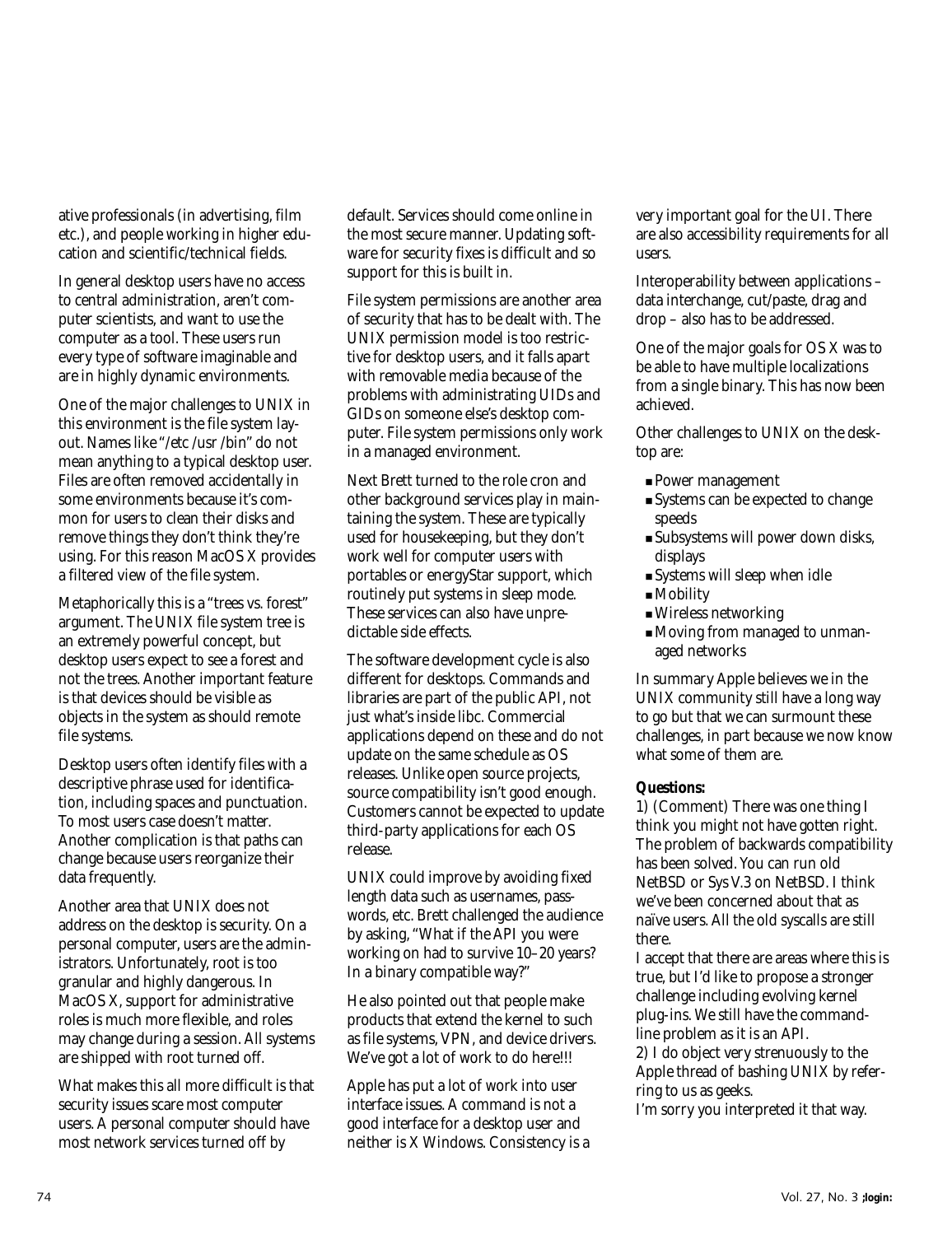3) With respect to roles, are these distinctions obvious in Darwin? It's visible in Darwin; there are authorization APIs. There are no setuid apps. 4) Why did Apple choose UNIX with all of its current problems on the desktop? I think the choice of UNIX for the base system was the right decision. It's the right technology, but we need to solve these broader issues. I think this is the right way to do an OS.

5) There is a distinction between UNIX programs and Mac applications. It's a different way of writing things. You have to be aware of that.

UNIX has this notion that files should be in plaintext ASCII; the Mac does not have this.

With MacOS X we're trying to balance the goals of original UNIX with building a real Mac.

6) The UNIX security model is pretty well understood. How do you go about ensuring that the new models don't have holes?

Good question. As a commercial entity we have more resources to throw at the problem. The model of moving from a most secure system to a least secure one helps.

7) One thing that concerns me is Netinfo.

This will be addressed in a near-future release.

8) When will I get multiple mouse buttons?

I'll give that feedback to our people. 9) What about central administration?

UNIX already does that well.

10) Is there some thought within Apple to get some ideas in this talk out to open source?

Yes, that's why I'm here.

#### **SESSION: FILE SYSTEMS**

**RUNNING "FSCK" IN THE BACKGROUND** Marshall Kirk McKusick, Author and Consultant

This paper was one of two given the "Best Paper Award."

The goal of this work is to be able to quickly and reliably restore file systems to a consistent state after a crash. The work is intimately tied to soft updates. In a soft updates enabled file system, the only possible inconsistencies are that there might be blocks or inodes marked in use that are free.

With this in mind it is safe to run immediately after a crash, though, eventually, the lost space must be reclaimed. The problem is the loss of resources during this period.

symma we the right declines the focosynma we have a similar the right declines the right declines in the right declines in the right declines in the right declines in the right declines in the right declines in the right d To address these issues there is background resource recovery. The steps to achieve this are to snapshot the file system and then run standard fsck on the snapshot. Making this happen requires adding a system call to allow fsck to put lost blocks and inodes back into the file system map.

Information on the creation and management of snapshots and background file system checking can be found in the paper.

The status of the work is that snapshots and background fsck have been running on FreeBSD 5.0 (-CURRENT) systems since April 2001. All relevant code is under BSD license and can be found on *<http://www.freebsd.org>*.

#### **Questions:**

1) Can this work be re-used to revive the union mount system?

That's an independent system, so it's unrelated.

2) What are the potential failure modes during snapshot generation? There is no failure mode since a snapshot is not a snapshot until it's marked as finished.

3) When you're performing copy-onwrite is there a failure mode? There are problems there because you have to write synchronously to make the snapshot consistent.

4) Modern ATA disks have problems with soft updates due to their lying about operations.

If you have disks that lie to you then you're hosed no matter what. The current answer is tagged queuing, which is only in SCSI right now.

5) Since you can adjust the link count on any file, how does that interact with security?

These operations can only be done at security level 1 (root).

6) Your modifications to the scheduler — how do these affect multi-user performance?

By default everyone runs at nice 0, so if you aren't running niced you won't notice it. If you do nice things it will slow you down. It makes nice a CPU and I/O thing now.

7) Have you given any thought to making the whole process FS independent? This is too tightly integrated and is not generalizable.

#### **DESIGN AND IMPLEMENTATION OF A DIRECT ACCESS FILE SYSTEM (DAFS) KERNEL SERVER FOR FREEBSD**

Kostas Magoutis, Harvard University This paper was one of two given the "Best Paper Award."

DAFS is an NFS derivative that provides user-level file access for data-center applications. The protocol itself is specified by the DAFS Collaborative led by Network Appliance and Intel and is targeted for virtual memory mapped networks.

A VM mapped network has user application memory mapped directly into the network interface controller. This gives user-level access to network data with low overhead. It is most commonly used in Server Area Networks (SAN).

The protocol supports both remote DMA and reliable, in order, message passing. Like NFS the protocol is based on Remote Procedure Call (RPC).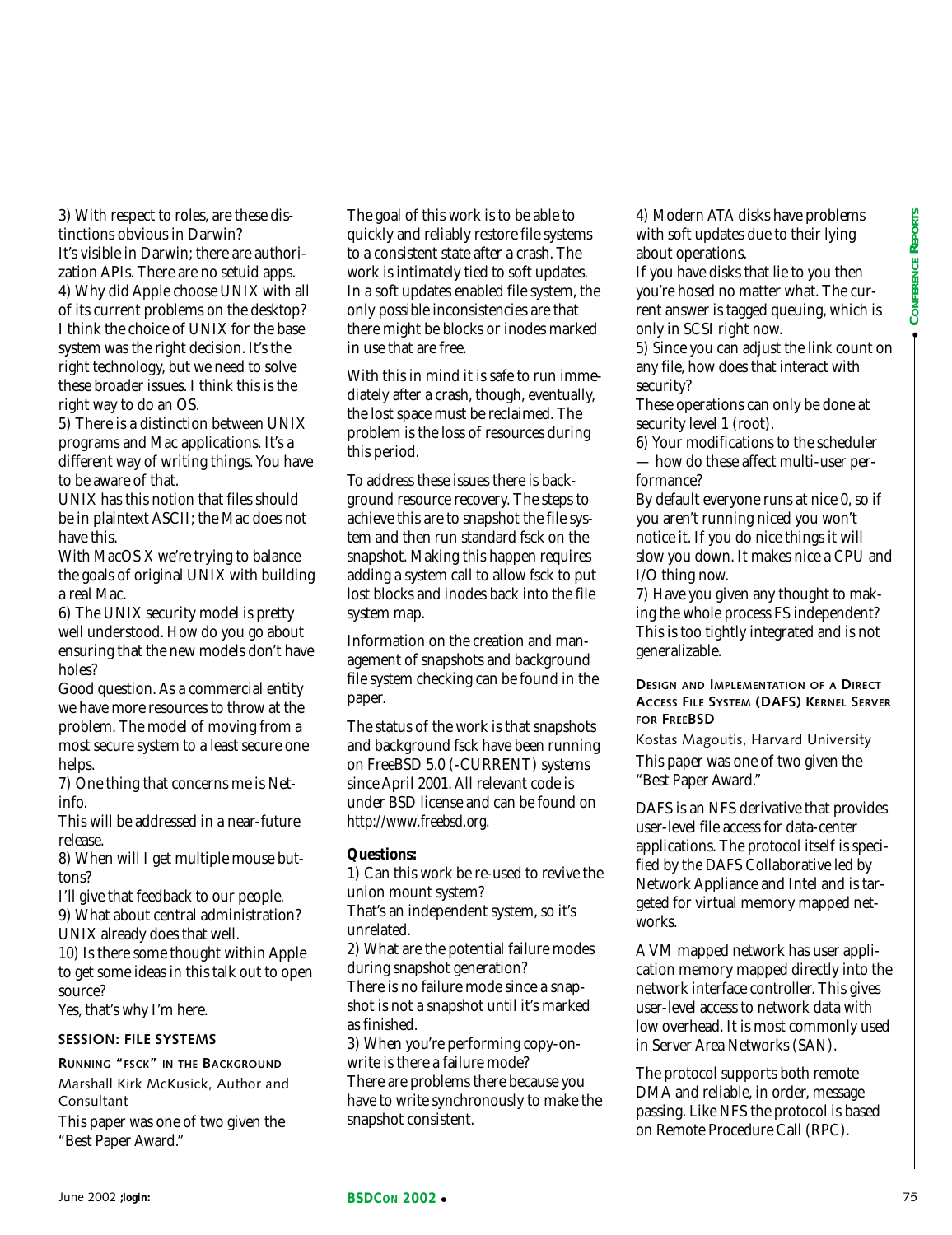Within the kernel the DAFS server talks to the vnode layer for file access. All file I/O goes through the buffer cache. Connection setup is through its own driver. Network data transfer is direct via the NIC. The system uses the PMAP layer of the VM system to register the protocol with the NIC.

As part of ongoing work, they are trying to provide asynchronous vnode file I/O and to integrate NIC MMU directly into the VM system.

For more information: *[http://www.eecs.](http://www.eecs) harvard.edu/vino/fs-perf/dafs <http://www.dafscollaborative.org>*

#### **Questions:**

1) What's the security model for RDMA. Security is kind of weak right now. At the device level it is possible to corrupt exported pages.

2) This work shows that UNIX I/O is problematic for user space. Perhaps we need a new model.

Conversation taken offline.

#### **SESSION: NETWORKING**

#### **FLEXIBLE PACKET FILTERING: PROVIDING A RICH TOOLBOX**

Kurt J. Lidl, Zero Millimeter LLC; Deborah G. Lidl and Paul R. Borman, Wind River Systems

Paul Borman discussed packet filtering in the BSD/OS system. Although their system is named IPFW it has no relation to FreeBSD's ipfw subsystem. The system was developed in the early 1990s when the only technology available was based on rules and not programmatic (screend, IPFirewall, IPFilter, etc.)

BSD/OS's IPFW is a framework for IP filtering that supports multiple types of filters and is agnostic about how filtering is done. It provides a programmatic interface to the system. The primary method of programming is based on the Berkeley Packet Filter. Filters can have names.

IPFW filters packets at several points in the network stack. Each filter point is a chain of filters and each chain can have zero or more filters. Filters can be of multiple types and are normally pushed onto the list like a stack. They can be prioritized and named as well.

Types of filters and some examples are given in the paper. Paul presented these to the audience. The examples showed how to deal with things such as the NIMDA and Code Red worms.

#### **Questions:**

1) Is the language static? Is there a compiler?

You need the source.

2) Is this going to be open source? Currently undecided by their employer (Wind River Systems).

3) Can the system handle IPv6? Yes.

**RESISTING SYN FLOOD DOS ATTACKS WITH A SYN CACHE**

Jonathan Lemon, FreeBSD Project Jonathan presented work with TCP SYN caches and SYN cookies for resisting denial of service attacks. A SYN-based DoS attack floods the machine with SYN request packets. Each SYN tries to set up a new connection to the machine, and this ties up machine resources, including CPU and memory. Eventually, the machine under attack becomes unresponsive or crashes.

Prior solutions had performance that was a function of the connections in the socket listen to the backlog which is O(N); this consumed 30% of system time. Socket state allocated with incoming SYN was also roughly 512 bytes, and the data accompanying the attacking SYN was preserved.

The SYN cache implementation borrowed from NetBSD, which in turn borrowed from BSD/OS. This implemented a hash table, with limits on the size of the hash chains. The maximum number

of entries was also limited so that data within the initial SYN is not preserved.

The hash function used a boot-time secret, so an attacker could not target a specific hash bucket to create a specific DoS attack on the SYN cache itself. The SYN cache only keeps a small amount of state, about 100 bytes.

SYN cookies had advantages over a SYN cache. They allocate no state on the server. The system creates a TCP initial sequence of numbers that is an encrypted cookie returned in ACK, to determine whether a connection is accepted. The ISN is a secret with a finite lifetime. SYN cookies allow an infinitely deep queue of connections.

The SYN cookie system has some problems. It does not allow for the use of any TCP options and cannot handle retransmission of SYNs or ACKs. Other issues are that it is possible for a connection to be accepted with no initial SYN, and it requires a crypto hash on an incoming ACK.

#### **Questions:**

1) Do you have any performance comparison to NetBSD? No comparison is made to other BSDs. The algorithm is roughly identical, but they don't implement SYN cookies.

**A FREEBSD-BASED LOW-COST BROADBAND VPN ROUTER FOR A TELEMEDICINE APPLICATION**

Gunther Schadow, Regenstrief Institute for Health Care

This talk focused on applying various pieces of \*BSD technology to a user installation. The work was funded by the National Institutes of Health to study a next generation Internet as applied to remote medicine. The test system provided for direct physician-patient teleconferencing between 6-9 physicians and a 240-bed nursing facility, serving high-risk, multiply ill patients.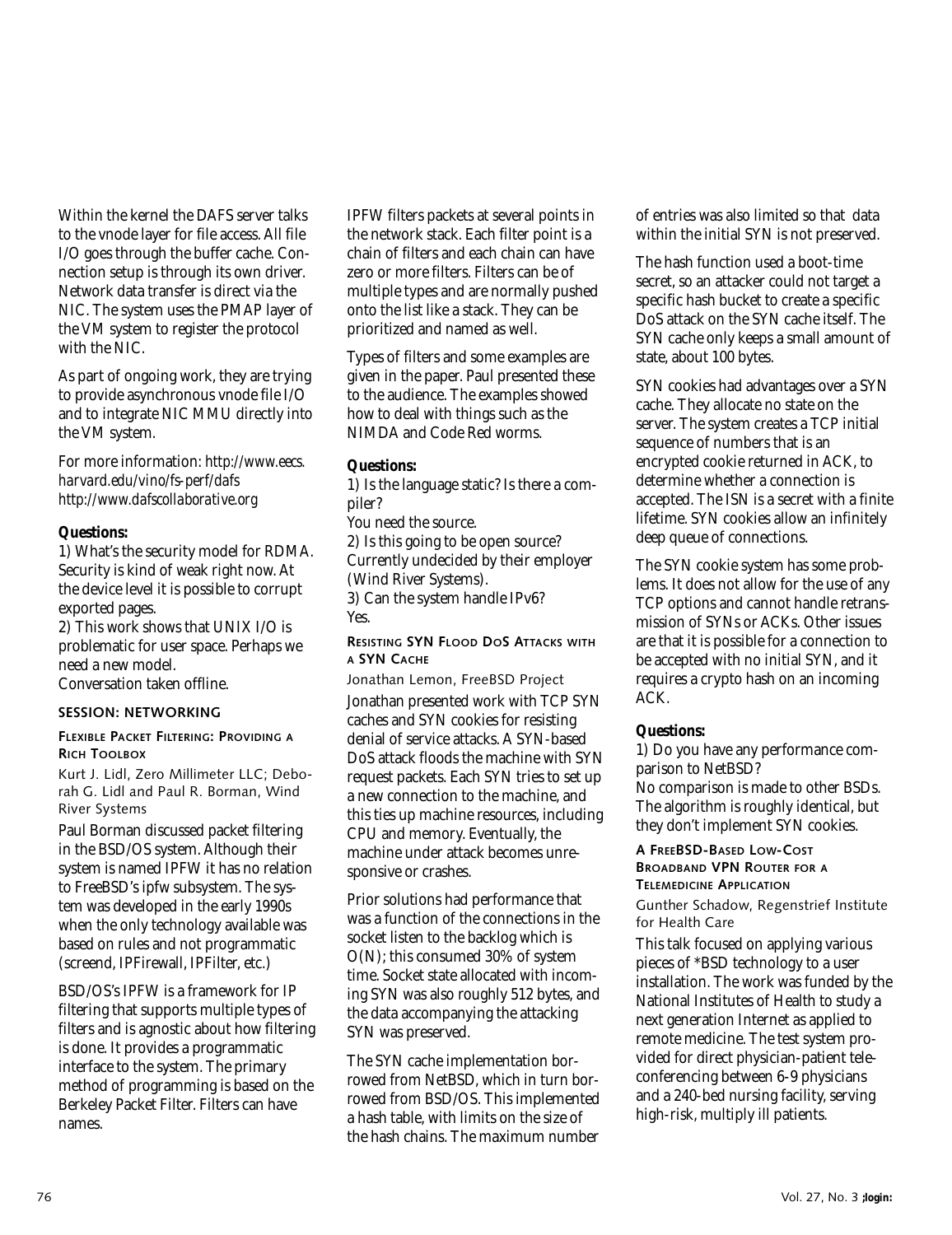The telemedicine VPN provided H323 video on top of UDP within a wireless network. The physicians' homes were hooked up through cable modems to the rest of the system. Because of the public/private nature of the connections, IPSec technology was used for private data over the public network.

To provide for a decent quality of service the system used ALTQ. This was to prevent starvation of more important signals by outgoing video. Initially camera control was impossible and outgoing audio was useless. ALTQ literally rescued the project.

As routers they used the Soekris net4501. This is a small, cheap (\$250), embedded router that can run \*BSD and other operating systems (*<http://www.soekris.com>*).

The router throughput maxes out at 30 Mbps, but this is sufficient for their needs.

#### **Questions:**

1) Were there problems with cable modems degrading performance? Initially we had a 6Mbps downlink. In some neighborhoods we have a problem with going down to 1.5Mbps. 2) On the PicoBSD mailing list someone showed how to use NFS. I thought about using NFS also but the

problem with that is the path length between the systems.

3) You mentioned NAT at some point. How did you get IPSec to get through NAT?

IPFilter will be on the outside and IPSec with be on the inside. You must let IPSec packets through the filter. You trust your tunnel.

I wanted to make it all a package but there is too much fiddling.

4) You mention that you use DNS to get information from the central system? What they have is a certificate. This is what distinguishes boxes/sites. They

query for their internal IP overlay addresses using DNS. 5) Is this HIPA compliant? Yes.

#### **SESSION: SYSTEM ADMINISTRATION**

**SYSTEMSTARTER AND THE MACOS X STARTUP PROCESS**

Wilfredo Sanchez, MIT; Kevin Van Vechten, UC Berkeley

This talk was a discussion of the MacOS X startup process, which is completely different from any of the other \*BSDs. The system grew out of work done in NextStep and Rhapsody. Originally it was a hybrid BSD/System V solution.

Some basic problems with the original system were that it depended on lexographic ordering to indicate who ran first. This is fragile. For MacOS they must go into GUI right away and need to launch the display system early.

The new design defines the startup sequence as a progressive bring-up of services. A single startup item describes a service and contains logic to start or stop that service. The SystemStarter manages startup items.

The startup items themselves are contained in the /sys/library directly.

Each startup item contains an executable (typically a script), a StartupParameters.plist, which contains a description, the list prerequisites, and the list of services.

In the future they hope to provide for the partial startup and shutdown of services. This would allow system administrators to bring up all services that X depends on and service X but nothing more.

The implementation provides for parallel startup. Each script is run as its own process via fork/exec. As soon as a script's prerequisites are met, the script is executed. When a script terminates,

the list of waiting scripts is reevaluated to look for scripts newly eligible to run.

The new startup system created new needs for the Inter-Process Communication system. Scripts need to display messages, get configuration information, and report success or failure.

To fill these needs SystemStarter listens for messages on a Mach port, and the scripts themselves use a tool to send messages. Messages can go to the console or query for information.

The system is currently deployed on MacOS X and is used by vendor packages.

#### **Questions:**

dia over the politic stressor in the stressor in the stressor in the stressor in the stressor in the stressor in the stressor in the stressor in the stressor in the stressor in the stressor in the stressor in the stressor 1) Will this be open sourced? Yes, it's in Darwin. 2) How portable is this? Have to port part of CoreServices. 3) Documentation? Not much documentation but there is stuff in the sysadmin manual. 4) Why is there a duplication on the startup messages? Because plists are going away. 5) Does this deal with things like walking into range of a wireless network? Right now this only works for boot. There is another state change system called Configuration or something. That's all a little further down the road. 6) How do you handle deadlocks in the dependency change? What if someone messes it up?

The algorithm is dumb. It goes through each item and says, "Are you ready to run?" In your case they would just never get to run.

7) Why do we run /etc/rc to start SystemStarter?

There is a migration plan.

**LOG MONITORS IN BSD UNIX** Brett Glass, Glassware

A log monitor is an intelligent agent that automatically responds to conditions revealed by one or more system-log